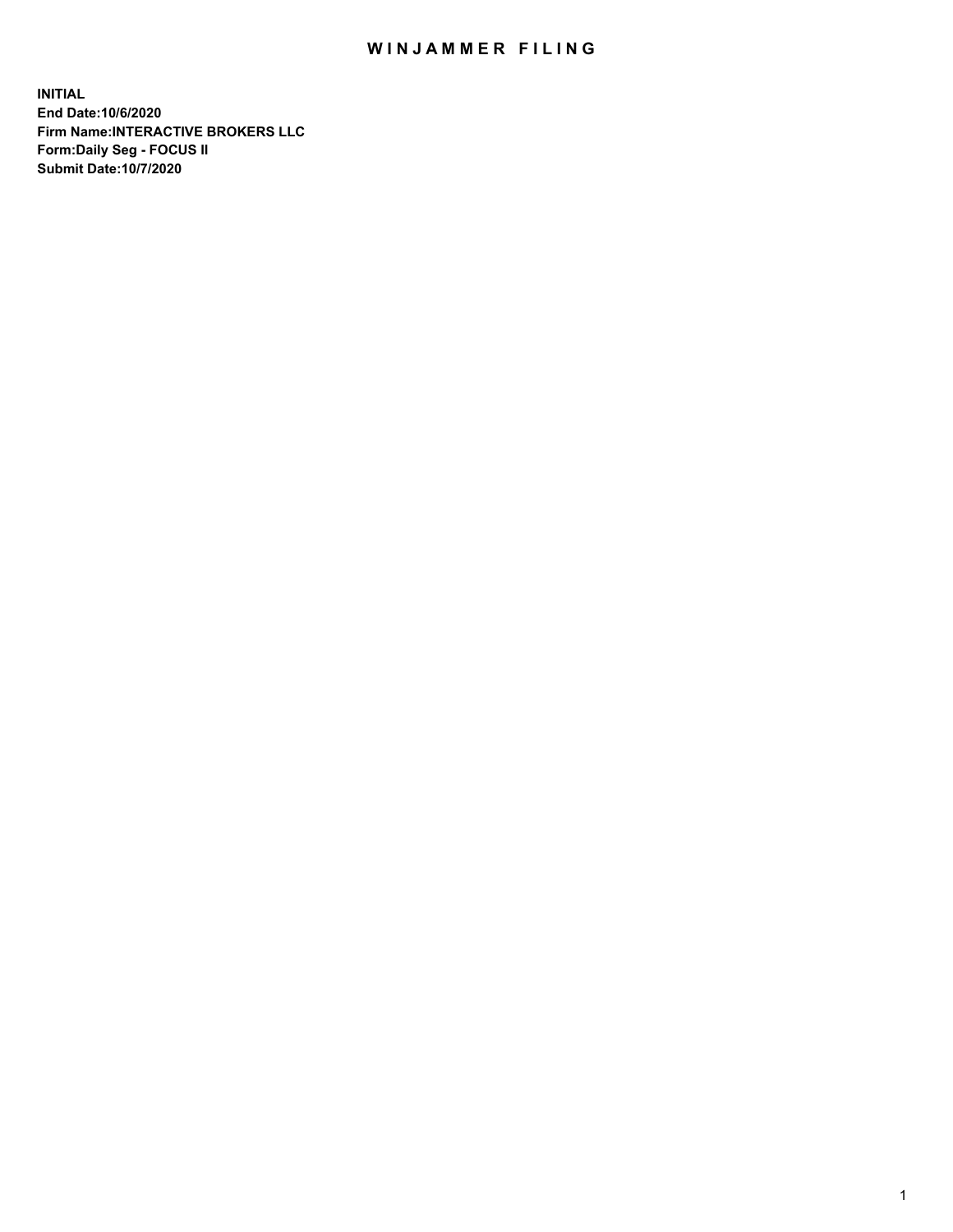**INITIAL End Date:10/6/2020 Firm Name:INTERACTIVE BROKERS LLC Form:Daily Seg - FOCUS II Submit Date:10/7/2020 Daily Segregation - Cover Page**

| Name of Company                                                                                                                                                                                                                                                                                                               | <b>INTERACTIVE BROKERS LLC</b>                                                                  |
|-------------------------------------------------------------------------------------------------------------------------------------------------------------------------------------------------------------------------------------------------------------------------------------------------------------------------------|-------------------------------------------------------------------------------------------------|
| <b>Contact Name</b>                                                                                                                                                                                                                                                                                                           | <b>James Menicucci</b>                                                                          |
| <b>Contact Phone Number</b>                                                                                                                                                                                                                                                                                                   | 203-618-8085                                                                                    |
| <b>Contact Email Address</b>                                                                                                                                                                                                                                                                                                  | jmenicucci@interactivebrokers.c<br>om                                                           |
| FCM's Customer Segregated Funds Residual Interest Target (choose one):<br>a. Minimum dollar amount: ; or<br>b. Minimum percentage of customer segregated funds required:% ; or<br>c. Dollar amount range between: and; or<br>d. Percentage range of customer segregated funds required between:% and%.                        | $\overline{\mathbf{0}}$<br>$\overline{\mathbf{0}}$<br>155,000,000 245,000,000<br>0 <sub>0</sub> |
| FCM's Customer Secured Amount Funds Residual Interest Target (choose one):<br>a. Minimum dollar amount: ; or<br>b. Minimum percentage of customer secured funds required:%; or<br>c. Dollar amount range between: and; or<br>d. Percentage range of customer secured funds required between:% and%.                           | $\overline{\mathbf{0}}$<br>$\pmb{0}$<br>80,000,000 120,000,000<br>0 <sub>0</sub>                |
| FCM's Cleared Swaps Customer Collateral Residual Interest Target (choose one):<br>a. Minimum dollar amount: ; or<br>b. Minimum percentage of cleared swaps customer collateral required:%; or<br>c. Dollar amount range between: and; or<br>d. Percentage range of cleared swaps customer collateral required between:% and%. | $\overline{\mathbf{0}}$<br><u>0</u><br>0 <sub>0</sub><br>00                                     |

Attach supporting documents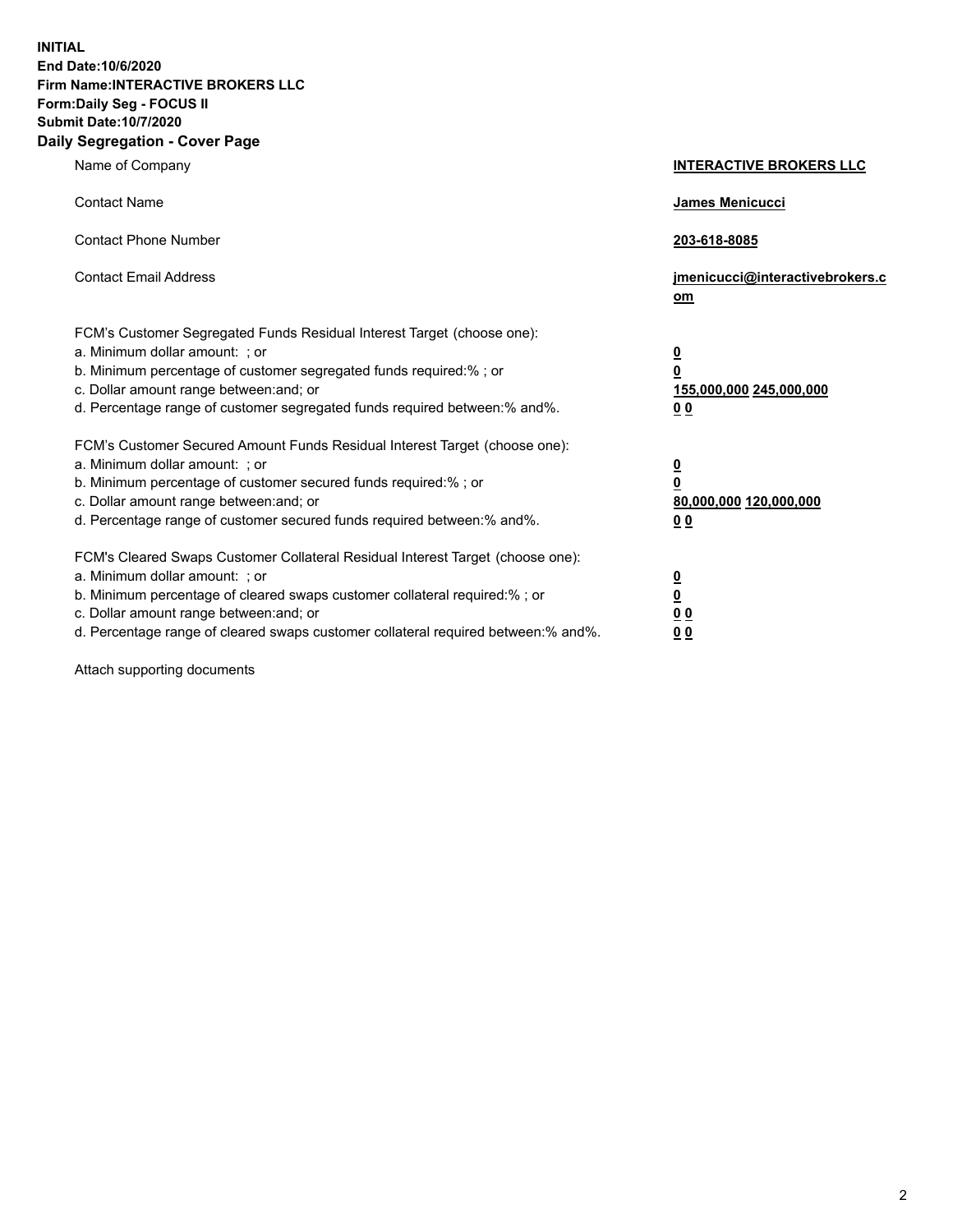**INITIAL End Date:10/6/2020 Firm Name:INTERACTIVE BROKERS LLC Form:Daily Seg - FOCUS II Submit Date:10/7/2020 Daily Segregation - Secured Amounts**

|     | Daily Segregation - Secured Amounts                                                         |                               |
|-----|---------------------------------------------------------------------------------------------|-------------------------------|
|     | Foreign Futures and Foreign Options Secured Amounts                                         |                               |
|     | Amount required to be set aside pursuant to law, rule or regulation of a foreign            | $0$ [7305]                    |
|     | government or a rule of a self-regulatory organization authorized thereunder                |                               |
| 1.  | Net ledger balance - Foreign Futures and Foreign Option Trading - All Customers             |                               |
|     | A. Cash                                                                                     | 579,214,323 [7315]            |
|     | B. Securities (at market)                                                                   | $0$ [7317]                    |
| 2.  | Net unrealized profit (loss) in open futures contracts traded on a foreign board of trade   | -1,809,219 [7325]             |
| 3.  | Exchange traded options                                                                     |                               |
|     | a. Market value of open option contracts purchased on a foreign board of trade              | 3,052,309 [7335]              |
|     | b. Market value of open contracts granted (sold) on a foreign board of trade                | -1,464,282 <sup>[7337]</sup>  |
| 4.  | Net equity (deficit) (add lines 1. 2. and 3.)                                               | 578,993,131 [7345]            |
| 5.  | Account liquidating to a deficit and account with a debit balances - gross amount           | 5,274 [7351]                  |
|     | Less: amount offset by customer owned securities                                            | 0 [7352] 5,274 [7354]         |
| 6.  | Amount required to be set aside as the secured amount - Net Liquidating Equity              | 578,998,405 [7355]            |
|     | Method (add lines 4 and 5)                                                                  |                               |
| 7.  | Greater of amount required to be set aside pursuant to foreign jurisdiction (above) or line | 578,998,405 [7360]            |
|     | 6.                                                                                          |                               |
|     | FUNDS DEPOSITED IN SEPARATE REGULATION 30.7 ACCOUNTS                                        |                               |
| 1.  | Cash in banks                                                                               |                               |
|     | A. Banks located in the United States                                                       |                               |
|     |                                                                                             | 30,283,522 [7500]             |
| 2.  | B. Other banks qualified under Regulation 30.7<br><b>Securities</b>                         | 0 [7520] 30,283,522 [7530]    |
|     |                                                                                             |                               |
|     | A. In safekeeping with banks located in the United States                                   | 499,911,000 [7540]            |
|     | B. In safekeeping with other banks qualified under Regulation 30.7                          | 0 [7560] 499,911,000 [7570]   |
| 3.  | Equities with registered futures commission merchants                                       |                               |
|     | A. Cash                                                                                     | $0$ [7580]                    |
|     | <b>B.</b> Securities                                                                        | $0$ [7590]                    |
|     | C. Unrealized gain (loss) on open futures contracts                                         | $0$ [7600]                    |
|     | D. Value of long option contracts                                                           | $0$ [7610]                    |
|     | E. Value of short option contracts                                                          | 0 [7615] 0 [7620]             |
| 4.  | Amounts held by clearing organizations of foreign boards of trade                           |                               |
|     | A. Cash                                                                                     | $0$ [7640]                    |
|     | <b>B.</b> Securities                                                                        | $0$ [7650]                    |
|     | C. Amount due to (from) clearing organization - daily variation                             | $0$ [7660]                    |
|     | D. Value of long option contracts                                                           | $0$ [7670]                    |
|     | E. Value of short option contracts                                                          | 0 [7675] 0 [7680]             |
| 5.  | Amounts held by members of foreign boards of trade                                          |                               |
|     | A. Cash                                                                                     | 160,863,314 [7700]            |
|     | <b>B.</b> Securities                                                                        | $0$ [7710]                    |
|     | C. Unrealized gain (loss) on open futures contracts                                         | 8,207,675 [7720]              |
|     | D. Value of long option contracts                                                           | 3,052,309 [7730]              |
|     | E. Value of short option contracts                                                          | -1,464,282 [7735] 170,659,016 |
|     |                                                                                             | $[7740]$                      |
| 6.  | Amounts with other depositories designated by a foreign board of trade                      | $0$ [7760]                    |
| 7.  | Segregated funds on hand                                                                    | $0$ [7765]                    |
| 8.  | Total funds in separate section 30.7 accounts                                               | 700,853,538 [7770]            |
| 9.  | Excess (deficiency) Set Aside for Secured Amount (subtract line 7 Secured Statement         | 121,855,133 [7380]            |
|     | Page 1 from Line 8)                                                                         |                               |
| 10. | Management Target Amount for Excess funds in separate section 30.7 accounts                 | 80,000,000 [7780]             |
| 11. | Excess (deficiency) funds in separate 30.7 accounts over (under) Management Target          | 41,855,133 [7785]             |
|     |                                                                                             |                               |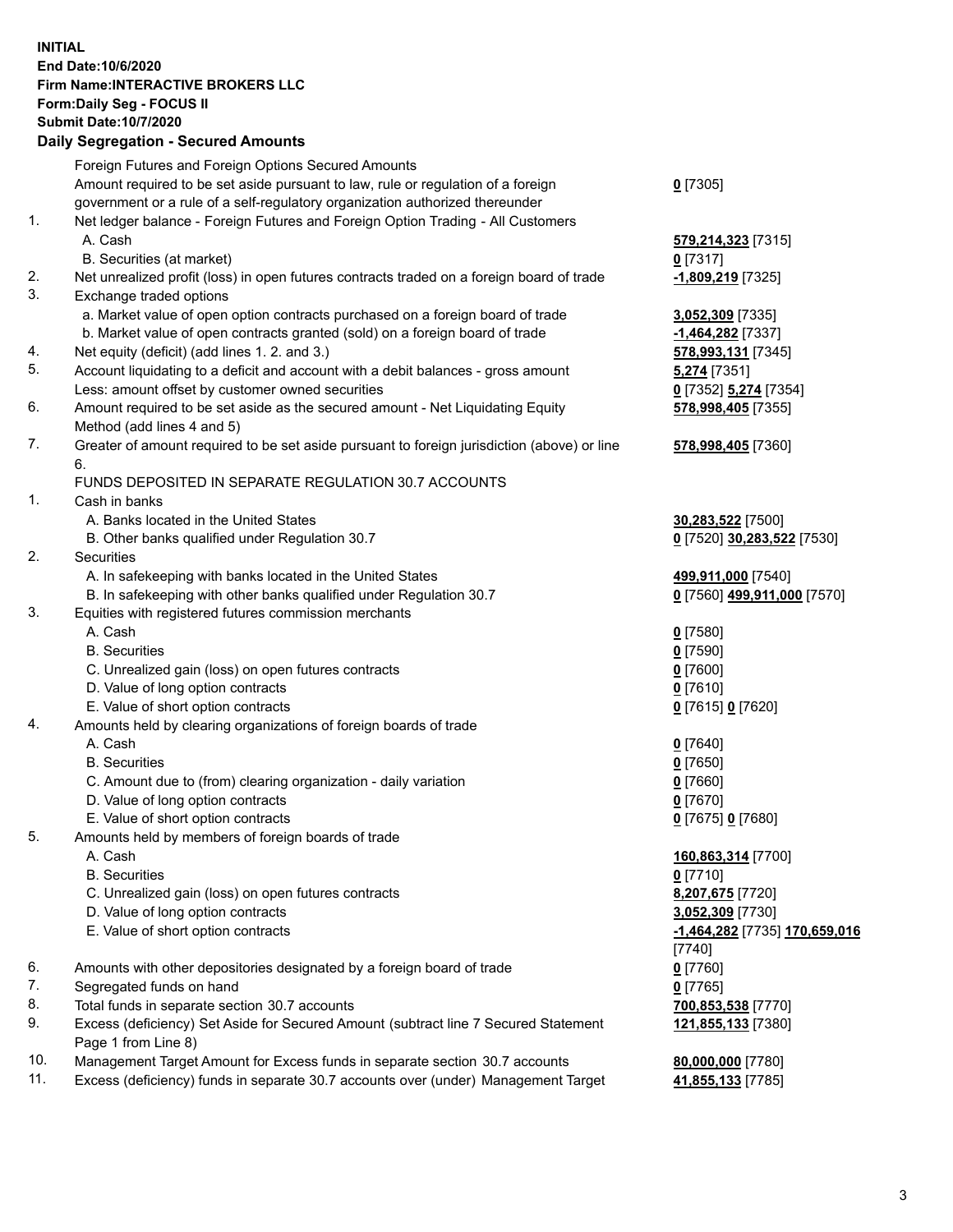**INITIAL End Date:10/6/2020 Firm Name:INTERACTIVE BROKERS LLC Form:Daily Seg - FOCUS II Submit Date:10/7/2020 Daily Segregation - Segregation Statement** SEGREGATION REQUIREMENTS(Section 4d(2) of the CEAct) 1. Net ledger balance A. Cash **5,371,564,316** [7010] B. Securities (at market) **0** [7020] 2. Net unrealized profit (loss) in open futures contracts traded on a contract market **-10,154,127** [7030] 3. Exchange traded options A. Add market value of open option contracts purchased on a contract market **302,011,460** [7032] B. Deduct market value of open option contracts granted (sold) on a contract market **-253,475,493** [7033] 4. Net equity (deficit) (add lines 1, 2 and 3) **5,409,946,156** [7040] 5. Accounts liquidating to a deficit and accounts with debit balances - gross amount **6,162,127** [7045] Less: amount offset by customer securities **0** [7047] **6,162,127** [7050] 6. Amount required to be segregated (add lines 4 and 5) **5,416,108,283** [7060] FUNDS IN SEGREGATED ACCOUNTS 7. Deposited in segregated funds bank accounts A. Cash **1,079,797,319** [7070] B. Securities representing investments of customers' funds (at market) **2,658,328,651** [7080] C. Securities held for particular customers or option customers in lieu of cash (at market) **0** [7090] 8. Margins on deposit with derivatives clearing organizations of contract markets A. Cash **6,717,781** [7100] B. Securities representing investments of customers' funds (at market) **1,813,163,080** [7110] C. Securities held for particular customers or option customers in lieu of cash (at market) **0** [7120] 9. Net settlement from (to) derivatives clearing organizations of contract markets **26,196,083** [7130] 10. Exchange traded options A. Value of open long option contracts **301,767,290** [7132] B. Value of open short option contracts **-253,556,497** [7133] 11. Net equities with other FCMs A. Net liquidating equity **0** [7140] B. Securities representing investments of customers' funds (at market) **0** [7160] C. Securities held for particular customers or option customers in lieu of cash (at market) **0** [7170] 12. Segregated funds on hand **0** [7150] 13. Total amount in segregation (add lines 7 through 12) **5,632,413,707** [7180] 14. Excess (deficiency) funds in segregation (subtract line 6 from line 13) **216,305,424** [7190] 15. Management Target Amount for Excess funds in segregation **155,000,000** [7194] 16. Excess (deficiency) funds in segregation over (under) Management Target Amount **61,305,424** [7198]

Excess